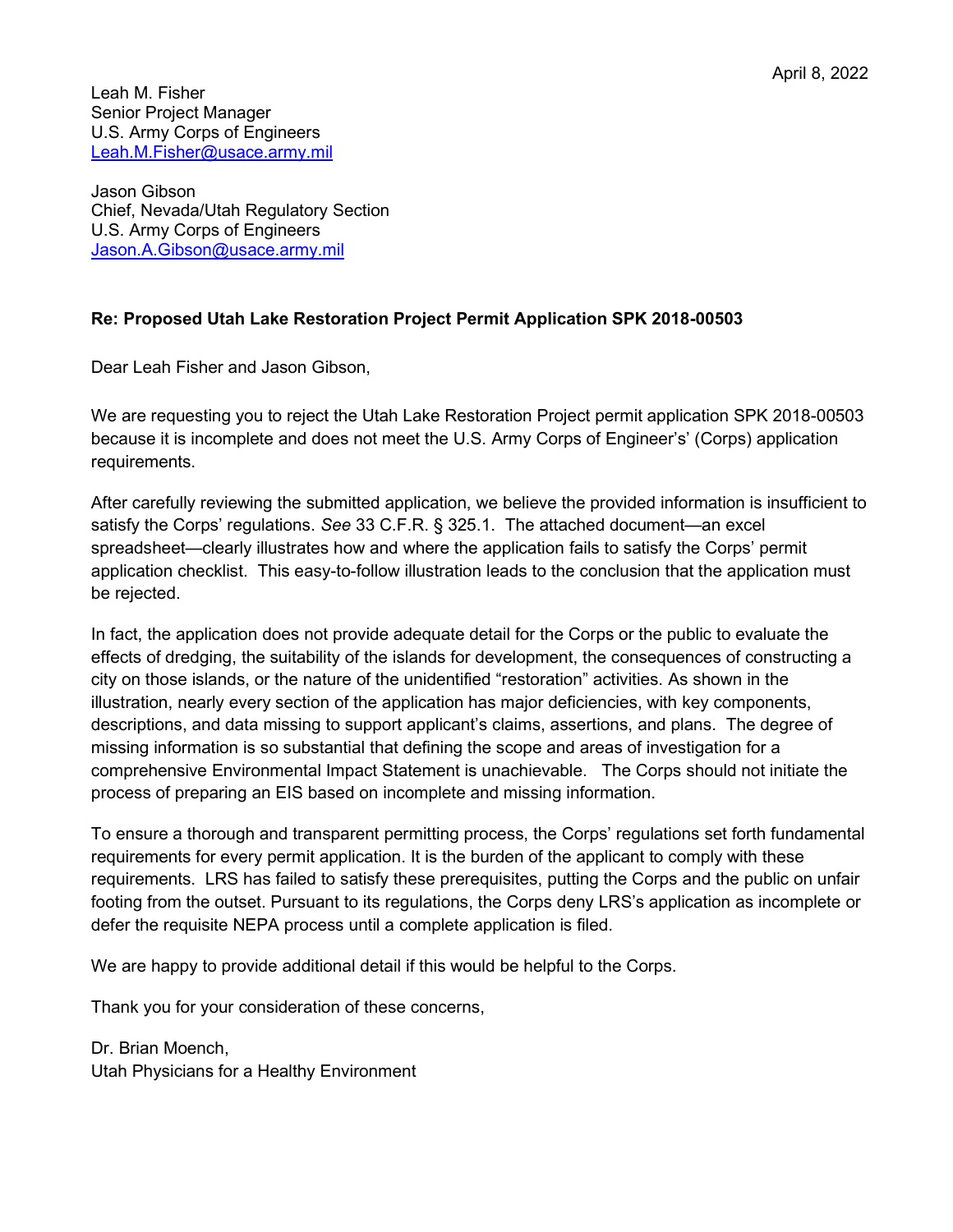Zach Frankel Utah Rivers Council

Heather Dove Great Salt Lake Audubon

David Bennett Utah Citizens Advocating Renewable Energy

Stan Holmes Stop the Polluting Port Coalition

Raphael Cordray Utah Tar Sands Resistance

Deeda Seed Center for Biological Diversity

Monica Hilding Environmental Caucus

Dixie Heufner Utah Citizens' Counsel

Lynn DeFreitas FRIENDS of Great Salt Lake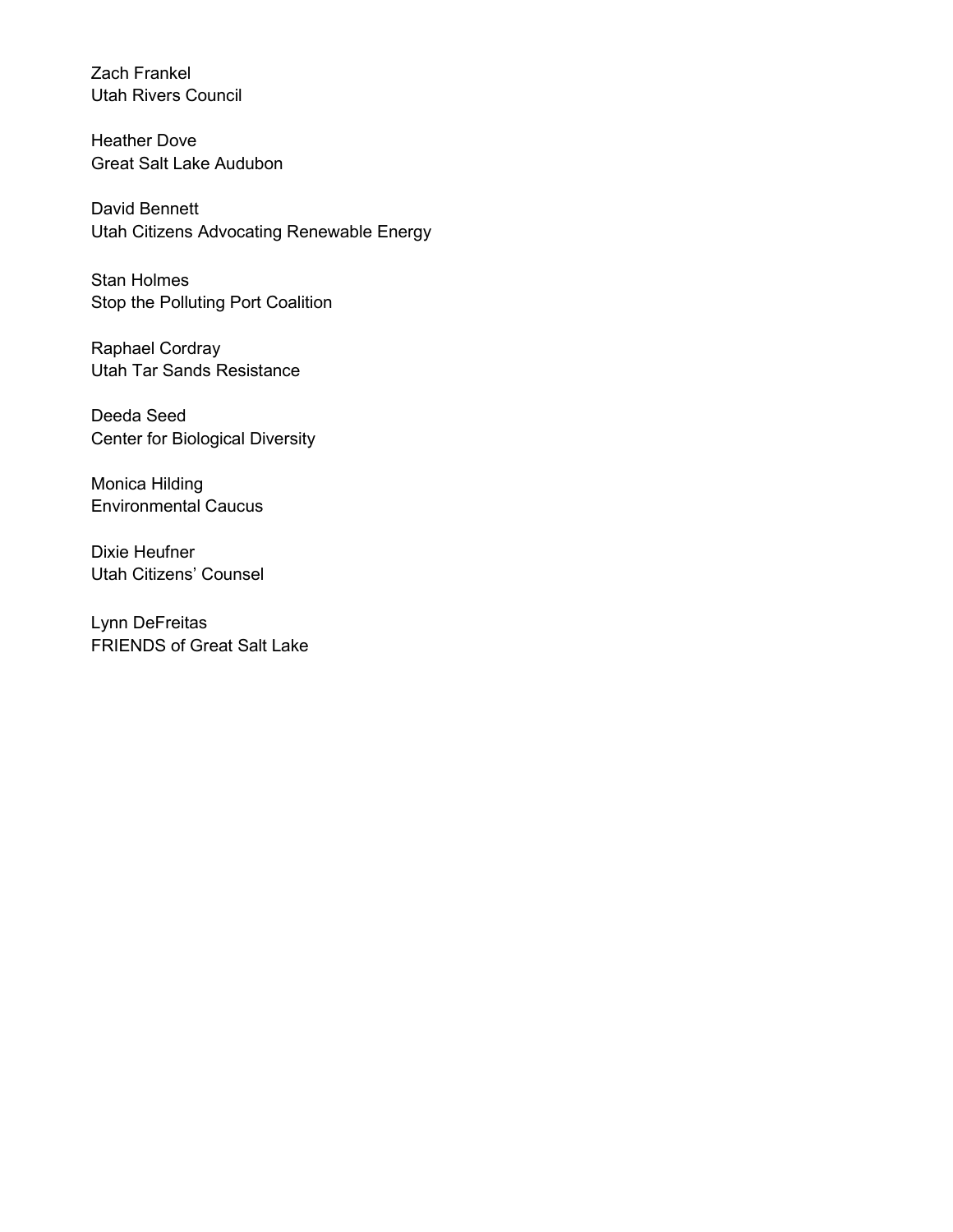| <b>Permit Checklist</b>                                                                                                                                                                                                                                                                                                                                 | <b>LRS</b> Application    |                                                                 | <b>Observations</b>                                                                                                                                                                                                                                                                                                                                                                                   |
|---------------------------------------------------------------------------------------------------------------------------------------------------------------------------------------------------------------------------------------------------------------------------------------------------------------------------------------------------------|---------------------------|-----------------------------------------------------------------|-------------------------------------------------------------------------------------------------------------------------------------------------------------------------------------------------------------------------------------------------------------------------------------------------------------------------------------------------------------------------------------------------------|
|                                                                                                                                                                                                                                                                                                                                                         | <b>Section#</b>           | <b>Status</b>                                                   |                                                                                                                                                                                                                                                                                                                                                                                                       |
| General Information (Complete and sign ENG Form 4345) <sup>2</sup>                                                                                                                                                                                                                                                                                      |                           |                                                                 |                                                                                                                                                                                                                                                                                                                                                                                                       |
| Name, address and telephone of the applicant and authorized agent (if used)                                                                                                                                                                                                                                                                             | 1.1                       | complete                                                        |                                                                                                                                                                                                                                                                                                                                                                                                       |
| Signature for statement of authorization designating official agent<br>Project Name or Title                                                                                                                                                                                                                                                            | 1.0                       | missing<br>complete                                             | $\overline{\phantom{a}}$                                                                                                                                                                                                                                                                                                                                                                              |
| Name of Nearest Waterbody, (if known)                                                                                                                                                                                                                                                                                                                   | 1.2                       | complete                                                        |                                                                                                                                                                                                                                                                                                                                                                                                       |
| Project Site Street Address                                                                                                                                                                                                                                                                                                                             |                           | missing                                                         | $\overline{\phantom{a}}$                                                                                                                                                                                                                                                                                                                                                                              |
| Location of Project (County, State and coordinates)                                                                                                                                                                                                                                                                                                     | 1.2; Figure 1             | incomplete / incorrect                                          | Application states the boundry is based on the Compromise Line for Utah Lake (representing an elevation of 4,489.045 feet<br>above mean sea level [amsl]) and the state of Utah settled boundary line (Figure 1). However, the project includes<br>medium/high density, multi-story (perhaps 10-20 story) structures. Therefore the elevation is substantially above 4,489<br>feet.                   |
| Other Location Descriptions, if known (include Section, Township, Range, Meridian, etc.)<br>Total area of the Project Site                                                                                                                                                                                                                              |                           | missing                                                         | $\sim$                                                                                                                                                                                                                                                                                                                                                                                                |
|                                                                                                                                                                                                                                                                                                                                                         |                           | missing                                                         | $\overline{\phantom{a}}$                                                                                                                                                                                                                                                                                                                                                                              |
| Directions to the Project Site                                                                                                                                                                                                                                                                                                                          |                           | missing                                                         | ц,                                                                                                                                                                                                                                                                                                                                                                                                    |
| <b>Nature of Activity</b>                                                                                                                                                                                                                                                                                                                               |                           |                                                                 |                                                                                                                                                                                                                                                                                                                                                                                                       |
| Complete written description of the proposed project                                                                                                                                                                                                                                                                                                    | 2.2                       | incomplete                                                      | Project purpose states commercial/residential development, but no description of development is included. Also missing<br>are descriptions of roads, bridges, causeways, water and sanitation required for development.                                                                                                                                                                               |
| All activities which you plan to undertake which are reasonably related to the proposed project and<br>for which a Department of the Army Permit is required.                                                                                                                                                                                           | 2.1                       | as submitted, purpose is<br>too narrow                          | A more appropriate Project Purpose is; The basic Project purpose is to comprehensively restore and enhance Utah Lake.<br>Application defines Project Purpose to be dredging, building containment areas, constructing islands,<br>commercial/residential develoment. Therefore, setting up an argument that all Alternatives (section 6) must include<br>dredging, containment areas and development. |
| Dimensions of proposed structures/fills and types of material proposed to be used in construction                                                                                                                                                                                                                                                       | Table 28                  | mostly incomplete. only<br>island area included                 | Mostly incomplete. No dimensions are included for residential and commercial buildings, roadways, bridges, causeways.<br>No volume or depth dimension provided for containment areas / islands. No dimensions for height of islands above the<br>compromise line. No description of type of fill material to be used in construction.                                                                 |
| For dredging activities                                                                                                                                                                                                                                                                                                                                 |                           |                                                                 |                                                                                                                                                                                                                                                                                                                                                                                                       |
| Type, composition and quantity of material to be dredged                                                                                                                                                                                                                                                                                                | 4.0; Table 28;<br>5.4.22; | incomplete                                                      | Type and composition of dredged material is not included. Quantity estimated is 958 million cubic yards.                                                                                                                                                                                                                                                                                              |
|                                                                                                                                                                                                                                                                                                                                                         | 3.11.4.2; 4.0;            | mostly incomplete. Only                                         |                                                                                                                                                                                                                                                                                                                                                                                                       |
| Method of dredging, equipment used, method used to transport and site and plans for disposal                                                                                                                                                                                                                                                            | 5.0; Appendix<br>D        | containment area plan<br>included.                              | Application is missing method of dredging, equipment used, and transport method. No mention of wetland destruction<br>from shoreline staging areas. No data included to substantiate the applicants claim that geotubes trap disolved nutrients.                                                                                                                                                      |
| For structures/work in navigable waters                                                                                                                                                                                                                                                                                                                 |                           |                                                                 |                                                                                                                                                                                                                                                                                                                                                                                                       |
| Identify specific structures to be constructed or work to be done and the use of the structure/work                                                                                                                                                                                                                                                     | 5.5.27                    | missing                                                         | No description included for the construction and maintenance of permanent containment impoundment structures. No                                                                                                                                                                                                                                                                                      |
| Method by which work would be conducted (including equipment to be used))                                                                                                                                                                                                                                                                               | 5.4.22&25                 |                                                                 | description of structures to be built on containment areas.                                                                                                                                                                                                                                                                                                                                           |
| Linear distance of waterway that will be impacted for the entire proposed activity                                                                                                                                                                                                                                                                      | 1.2; Figure 1             | missing<br>missing                                              | No description of equipment to be used.<br>Not provided.                                                                                                                                                                                                                                                                                                                                              |
| If the proposed project involves a discharge of dredged and/or fill material into waters of the U.S.                                                                                                                                                                                                                                                    |                           | missing                                                         | No description of dredged material composition or of additional fill material to be added.                                                                                                                                                                                                                                                                                                            |
| Purpose and Need of the Proposed Project                                                                                                                                                                                                                                                                                                                | 4.0                       |                                                                 |                                                                                                                                                                                                                                                                                                                                                                                                       |
|                                                                                                                                                                                                                                                                                                                                                         |                           |                                                                 | The project need is to dredge to create island which will be developed. The application does not include science based                                                                                                                                                                                                                                                                                |
| What will the proposed project be used for and why? What is the need for the proposed project?                                                                                                                                                                                                                                                          | $4.0 - 3$                 | incomplete                                                      | research/data to show dredging restores the lake environment. In fact, numerous studies show dredging is harmful to<br>water quality and is not an accepted method of environmental restoration, except in the extreme cases of toxic material<br>removal. The application does not include evidence or explanations of how their activities could benefit the ongoing<br>recovery of Utah Lake.      |
| Description of any related activities to be developed as a result of the proposed project                                                                                                                                                                                                                                                               | $4.0 - 3$                 | incomplete                                                      | No description of the commercial/residential construction structures, including number of stories, estimated population,<br>and additional water/sewage requirements of this population and these structures. LRS has shown renderings and<br>descriptions to other organizations showing multi-story buildings 10-20 stories tall.                                                                   |
| Approximate dates planned to begin and complete all work                                                                                                                                                                                                                                                                                                |                           | missing                                                         | No information on planned start dates, completions dates for all work, including dredging, island building,<br>commercial/residential construction.                                                                                                                                                                                                                                                   |
| Projects involving the discharge of dredged and/or fill material into waters of the United States                                                                                                                                                                                                                                                       |                           |                                                                 |                                                                                                                                                                                                                                                                                                                                                                                                       |
| Reasons for the discharge (specific purpose of the placement of material)                                                                                                                                                                                                                                                                               | 4.1                       | incomplete / incorrect                                          | Only reason for dredging is to build islands for development. No scientific research or data is included to show dredging<br>Utah Lake and creating containment areas restores water quality.                                                                                                                                                                                                         |
| Type of material being discharged and the amount of each type in cubic yards                                                                                                                                                                                                                                                                            |                           | incomplete. Quantity<br>estimated is 958 million<br>cubic yards | Type and composition of lake bed sediment being discharged is not included.                                                                                                                                                                                                                                                                                                                           |
| Source of the material to be discharge (e.g. on-site, commercial source, specific off-site location)<br>Surface area of wetlands or other waters proposed to be filled, include type of waters to be<br>filled and linear distance of waterway proposed to be impacted<br>Means by which the discharge is proposed to be done (backhoe, dragline, etc.) | 4.1; Table 28             | missing<br>incomplete<br>missing                                | No information included on dredging sourced sites. No description of the site area to be dredged.<br>No information included onthe surface area of wetlands to be filled for roads, bridges, causeways and stagging areas.<br>Surface area of containment areas is provided.<br>Not included in application. Type of dredging and machinery not included.                                             |
| Dredged material discharged at an upland site (description and map of the disposal site and<br>steps taken to prevent runoff into any adjacent water(s).)                                                                                                                                                                                               |                           |                                                                 | A GIS desktop assessment of wetlands using Esri's ArcGIS was completed within a predetermined area of analysis                                                                                                                                                                                                                                                                                        |
| Is any portion of the work complete, if yes, describe the work                                                                                                                                                                                                                                                                                          | 3.9.6.2                   | <b>GIS desktop assessment</b>                                   | surrounding Utah Lake. The results of this work is not included.                                                                                                                                                                                                                                                                                                                                      |

Page 1 of 3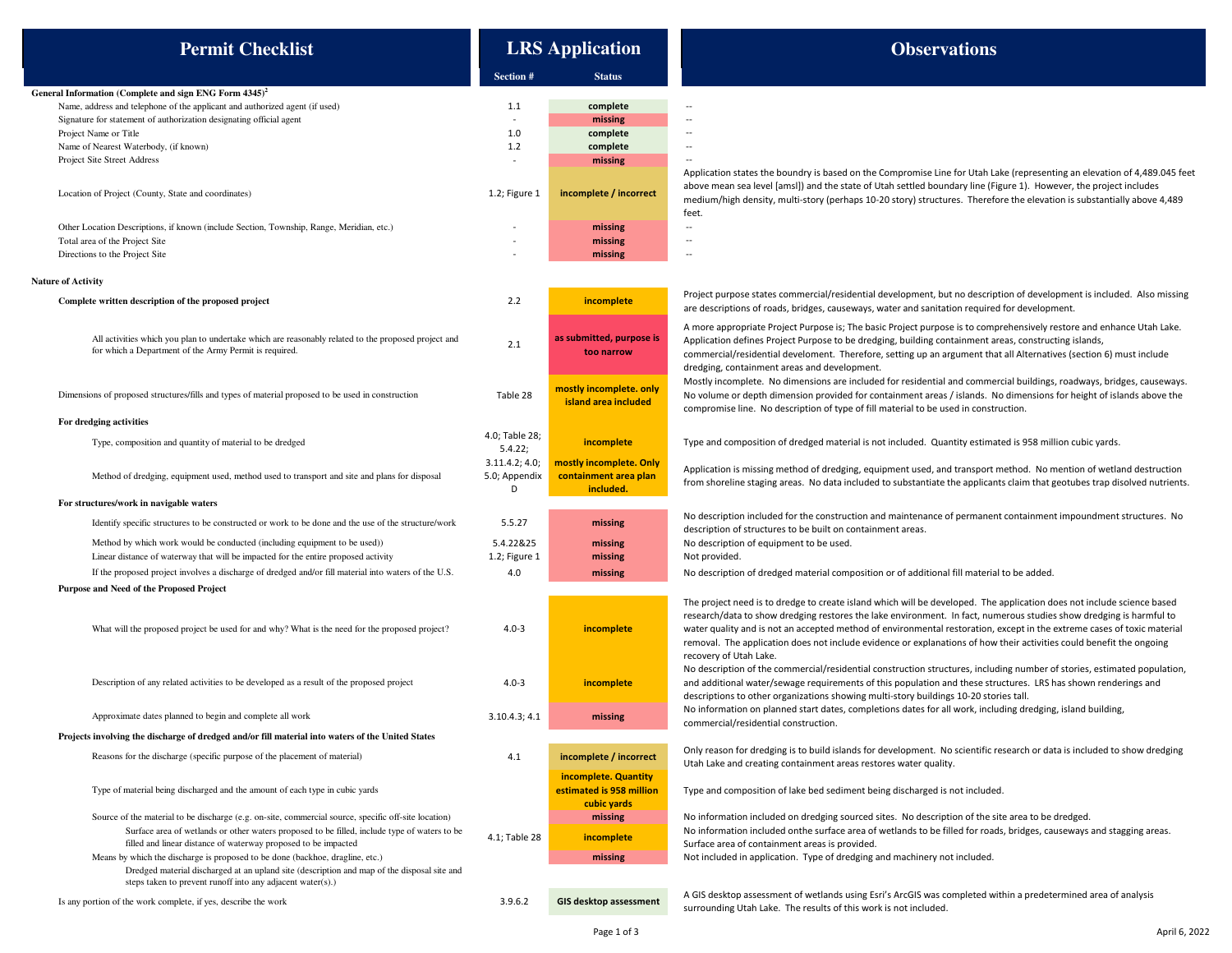| <b>Permit Checklist</b>                                                                                                                                                                                                                                                                                                                                                                                                                          | <b>LRS</b> Application |                     | <b>Observations</b>                                                                                                                                                                                                                                                                                                                                                                                                                                                                                                                                                                |  |
|--------------------------------------------------------------------------------------------------------------------------------------------------------------------------------------------------------------------------------------------------------------------------------------------------------------------------------------------------------------------------------------------------------------------------------------------------|------------------------|---------------------|------------------------------------------------------------------------------------------------------------------------------------------------------------------------------------------------------------------------------------------------------------------------------------------------------------------------------------------------------------------------------------------------------------------------------------------------------------------------------------------------------------------------------------------------------------------------------------|--|
|                                                                                                                                                                                                                                                                                                                                                                                                                                                  | Section #              | <b>Status</b>       |                                                                                                                                                                                                                                                                                                                                                                                                                                                                                                                                                                                    |  |
| Names and addresses of adjoining property owners, lessees, etc. whose property adjoins the waterbody<br>List of other certifications or approvals/denials received from other Federal, state or local agencies<br>for work described in application<br>For activities that involve the construction of an impoundment structure, information sufficient to<br>demonstrate that the structure complies with established state dam safety criteria | Appendix E             | complete<br>missing | Not included in application                                                                                                                                                                                                                                                                                                                                                                                                                                                                                                                                                        |  |
| <b>Mitigation</b>                                                                                                                                                                                                                                                                                                                                                                                                                                |                        |                     |                                                                                                                                                                                                                                                                                                                                                                                                                                                                                                                                                                                    |  |
| An explanation of how impacts associated with the proposed activity are to be avoided and minimized                                                                                                                                                                                                                                                                                                                                              | 5.6.2                  | incomplete          | In most of the mitigation section 5.6, the applicant restates alleged benefits without directly addressing how impacts with<br>the proposed acivity are to be avoided or minimized. Instead the applicant repeadly claims that they will "best management<br>practices" without clearly stating how those decisions will be made.                                                                                                                                                                                                                                                  |  |
| An explanation of how impacts associated with the proposed activity are to be compensated                                                                                                                                                                                                                                                                                                                                                        | 5.6.1                  | incomplete          | No explanation provided. Only statement is "Unavoidable losses will be compensated in accordance with 40 CFR § 230.93 to<br>ensure that the Project does not result in a net loss of wetlands."                                                                                                                                                                                                                                                                                                                                                                                    |  |
| Amount, type and location of proposed compensatory mitigation (if compensatory mitigation proposed to be<br>conducted through the use of a Corps approved mitigation bank and/or in-lieu fee program, a statement to<br>this effect is sufficient to meet this requirement)                                                                                                                                                                      | 5.6.1                  | missing             | Not included in application                                                                                                                                                                                                                                                                                                                                                                                                                                                                                                                                                        |  |
| <b>REQUIRED FIGURES AND DIAGRAMS</b>                                                                                                                                                                                                                                                                                                                                                                                                             |                        |                     |                                                                                                                                                                                                                                                                                                                                                                                                                                                                                                                                                                                    |  |
| Vicinity map                                                                                                                                                                                                                                                                                                                                                                                                                                     | Figure 1               | complete            | $\sim$                                                                                                                                                                                                                                                                                                                                                                                                                                                                                                                                                                             |  |
| Scale plan view diagram of anticipated conditions following construction of project                                                                                                                                                                                                                                                                                                                                                              |                        | missing             | No scale diagram of islands, roads, bridges, causeways, commercial/residential structures included. No diagrams of<br>development support systems, including water, power, irrigation, sewage and sanitation structures.                                                                                                                                                                                                                                                                                                                                                           |  |
| Location of all waters of the U.S., including the location of the ordinary high water mark or mean high water<br>mark and high tide line<br>Indicate any existing structures at proposed project site or adjacent to site<br>Project boundary, including all access, easement, permanent and temporary construction areas associated with<br>the project                                                                                         |                        | complete            | $\sim$                                                                                                                                                                                                                                                                                                                                                                                                                                                                                                                                                                             |  |
|                                                                                                                                                                                                                                                                                                                                                                                                                                                  |                        | missing             | $\sim$                                                                                                                                                                                                                                                                                                                                                                                                                                                                                                                                                                             |  |
|                                                                                                                                                                                                                                                                                                                                                                                                                                                  |                        | missing             | $\sim$                                                                                                                                                                                                                                                                                                                                                                                                                                                                                                                                                                             |  |
| Cross section or lateral view of proposed activity                                                                                                                                                                                                                                                                                                                                                                                               |                        | missing             | $\sim$                                                                                                                                                                                                                                                                                                                                                                                                                                                                                                                                                                             |  |
| LIST OF ADDITIONAL INFORMATION RECOMMENDED TO EXPEDITE EVALUATION OF INDIVIDUAL PERMIT APPLICATION                                                                                                                                                                                                                                                                                                                                               |                        |                     |                                                                                                                                                                                                                                                                                                                                                                                                                                                                                                                                                                                    |  |
| Bioassay results for Ocean Disposal projects                                                                                                                                                                                                                                                                                                                                                                                                     |                        | not applicable      |                                                                                                                                                                                                                                                                                                                                                                                                                                                                                                                                                                                    |  |
| Photographs of the project site (including aerials if available)                                                                                                                                                                                                                                                                                                                                                                                 | Appendix D             | partial             | No commercial/residential renderings included. No roads, bridges, causeway renderings included.                                                                                                                                                                                                                                                                                                                                                                                                                                                                                    |  |
| <b>Endangered Species</b><br>Information sufficient to initiate consultation with the United States Fish and Wildlife Service and/or<br>National Marine Fisheries Service for compliance with Section 7 of the Endangered Species Act.<br>Information required includes:                                                                                                                                                                         | 5.5.9                  | missing             | The application states that "An Aquatic Species Restoration Plan and invasive Species Management Plan has not been<br>developed at time of application," and that the Conservation Plan and "conservation measures will be developed and<br>implemented during the dredging."                                                                                                                                                                                                                                                                                                      |  |
| A description of the action to be considered                                                                                                                                                                                                                                                                                                                                                                                                     |                        | incomplete          | No description of the type and duration of dredging actives. No height description of multi-story structures to be built,<br>therefore, no mechanical engineering assessment can be made regarding the stability of the dredge sediment and the lake<br>bed. No hydology, water circulation or stratification data provided. Impacts on the lake food web including, a decline in<br>grazing zooplankton and benthic detritivores resulting in an increase in phytoplankton production and oxygen "dead zones"<br>is not provided and the subsequent impact on endangered species. |  |
| A description of the specific area that may be affected by the action.                                                                                                                                                                                                                                                                                                                                                                           | 5.0; Figure 1          | confused            | The application states/implies the entire boundry area will be impacted.                                                                                                                                                                                                                                                                                                                                                                                                                                                                                                           |  |
| A description of any listed species or critical habitat that may be affected by the action.                                                                                                                                                                                                                                                                                                                                                      | 3.1.5&6                | partial             | List of federally protected species, flora fauna, reptiles and mammals included. No mention of how the project activity and<br>duration effects each species.                                                                                                                                                                                                                                                                                                                                                                                                                      |  |
| A description of the manner in which the action may affect any listed species or critical<br>habitat and an analysis of any cumulative impacts.                                                                                                                                                                                                                                                                                                  | 5.3                    | missing             | No mention of how the project activity and duration effects each species. The application does mention causeway tie-ins<br>account for 7,214 acres of impacted lake shore and wetland areas.                                                                                                                                                                                                                                                                                                                                                                                       |  |
| Relevant reports including any environmental impact statement, environmental assessment<br>or biological assessment prepared.                                                                                                                                                                                                                                                                                                                    |                        | missing             | Not mentioned in application.                                                                                                                                                                                                                                                                                                                                                                                                                                                                                                                                                      |  |
| Any other relevant available information on the action, the listed species, or critical habitat.                                                                                                                                                                                                                                                                                                                                                 | 5.2                    | incorrect           | Application state the impacts from dredging, including substantial increases in turbidity, air and noise pollution are<br>'considered temporary' How can the impacts from 8-10 or more years of dredging be considered temporary?                                                                                                                                                                                                                                                                                                                                                  |  |
| $\lambda$ Distribution $\lambda$ . The company of $\mathbb{C}$ is the contribution of the company of $\mathbb{C}$ , and $\mathbb{C}$ and $\mathbb{C}$ and $\mathbb{C}$ and $\mathbb{C}$ and $\mathbb{C}$ and $\mathbb{C}$ and $\mathbb{C}$ and $\mathbb{C}$ and $\mathbb{C}$ and $\$                                                                                                                                                             |                        |                     |                                                                                                                                                                                                                                                                                                                                                                                                                                                                                                                                                                                    |  |

A Biological Assessment sufficient to initiate consultation for compliance with Section 7 of<br>the Endangered Species Act, prepared in accordance with the attached United States Fish<br>and Wildlife Service and National Marine